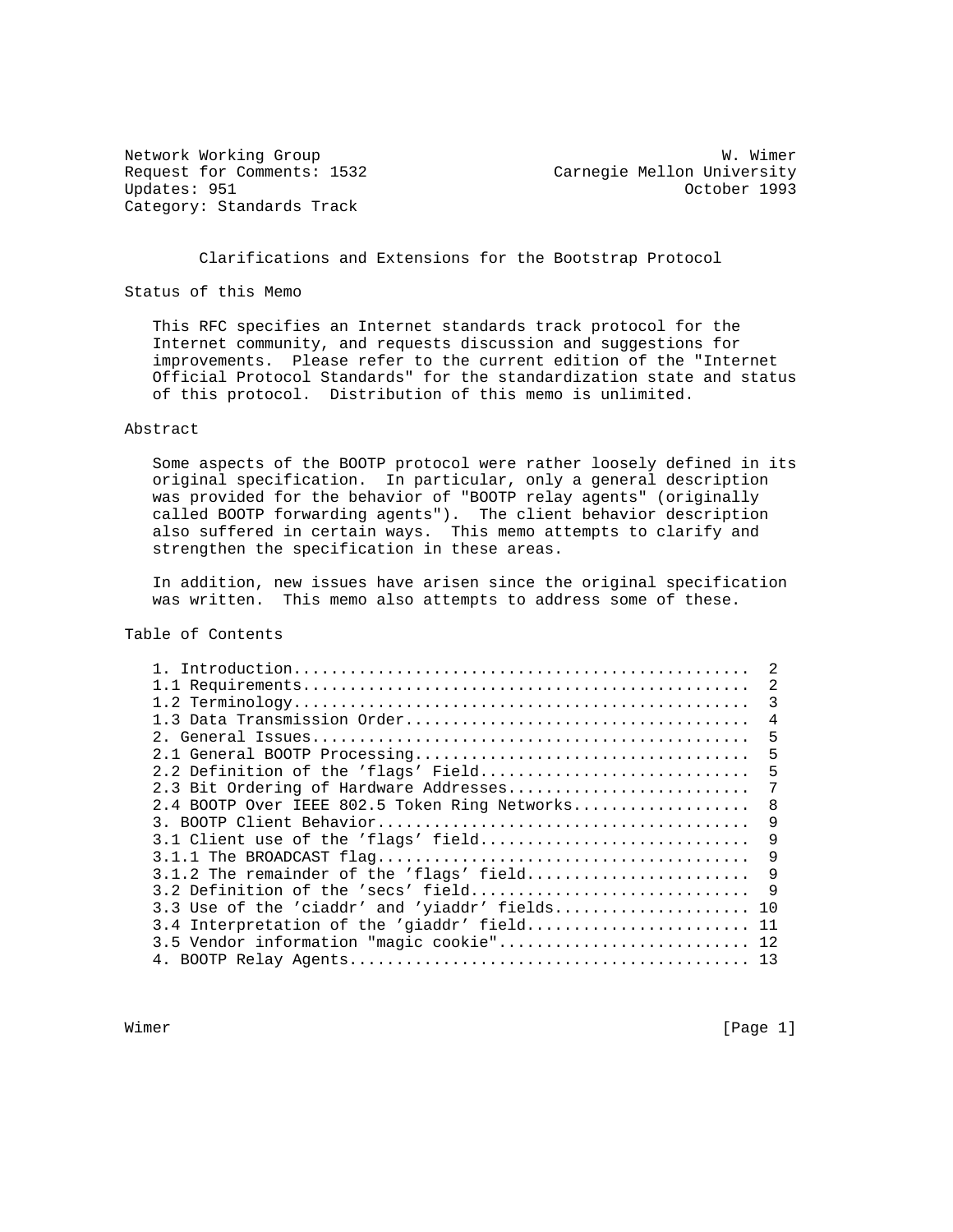| 4.1 General BOOTP Processing for Relay Agents 13   |  |
|----------------------------------------------------|--|
|                                                    |  |
|                                                    |  |
|                                                    |  |
| 5.1 Reception of BOOTREQUEST Messages 18           |  |
|                                                    |  |
|                                                    |  |
| 5.4 Strategy for Delivery of BOOTREPLY Messages 19 |  |
|                                                    |  |
|                                                    |  |
|                                                    |  |
|                                                    |  |
|                                                    |  |

# 1. Introduction

 The Bootstrap Protocol (BOOTP) is a UDP/IP-based protocol which allows a booting host to configure itself dynamically and without user supervision. BOOTP provides a means to notify a host of its assigned IP address, the IP address of a boot server host, and the name of a file to be loaded into memory and executed [1]. Other configuration information such as the local subnet mask, the local time offset, the addresses of default routers, and the addresses of various Internet servers can also be communicated to a host using BOOTP [2].

 Unfortunately, the original BOOTP specification [1] left some issues of the protocol open to question. The exact behavior of BOOTP relay agents formerly called "BOOTP forwarding agents") was not clearly specified. Some parts of the overall protocol specification actually conflict, while other parts have been subject to misinterpretation, indicating that clarification is needed. This memo addresses these problems.

 Since the introduction of BOOTP, the IEEE 802.5 Token Ring Network has been developed which presents a unique problem for BOOTP's particular message-transfer paradigm. This memo also suggests a solution for this problem.

 NOTE: Unless otherwise specified in this document or a later document, the information and requirements specified througout this document also apply to extensions to BOOTP such as the Dynamic Host Configuration Protocol (DHCP) [3].

#### 1.1 Requirements

 In this memo, the words that are used to define the significance of particular requirements are capitalized. These words are:

Wimer [Page 2]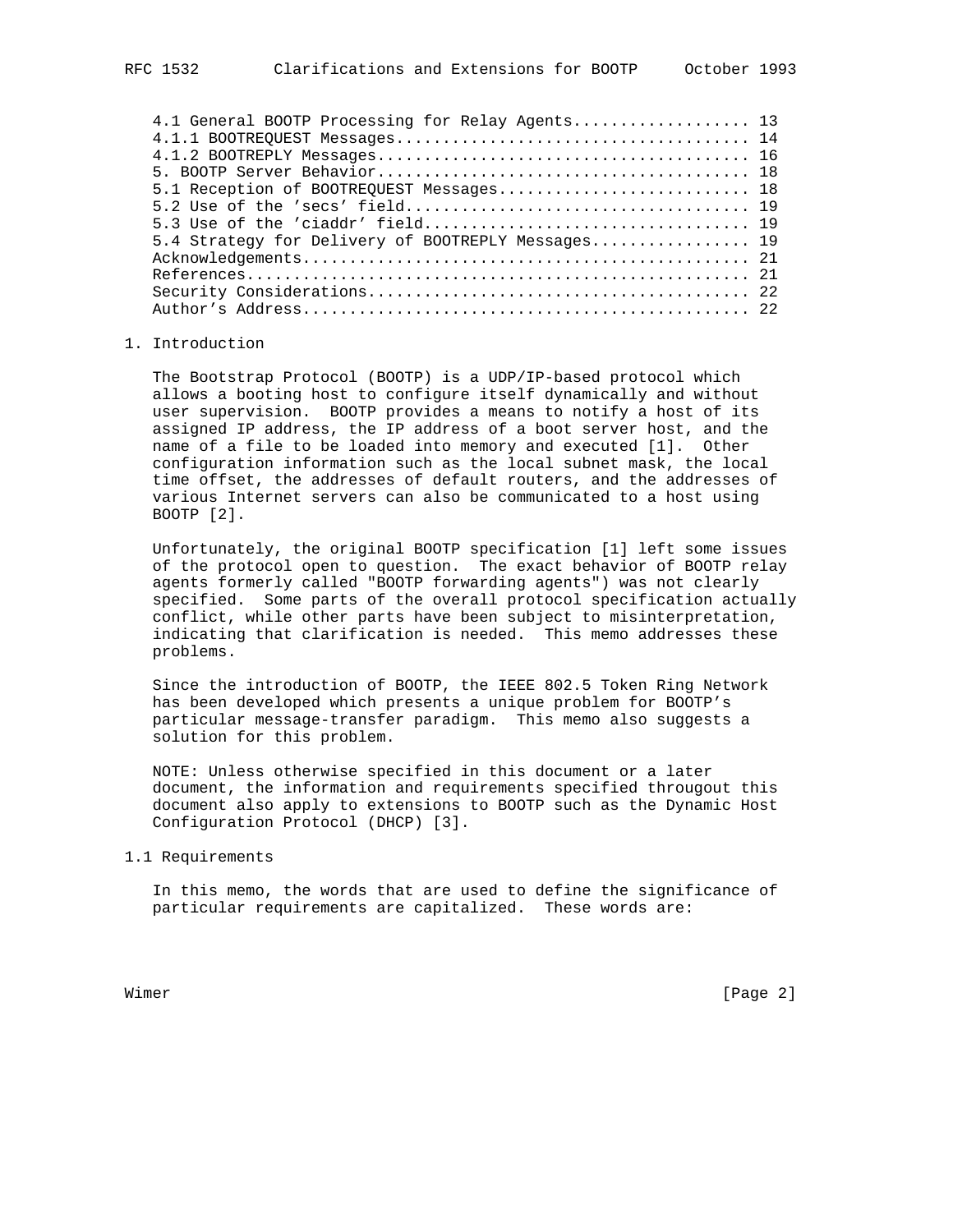#### o "MUST"

 This word or the adjective "REQUIRED" means that the item is an absolute requirement of the specification.

o "MUST NOT"

 This phrase means that the item is an absolute prohibition of the specification.

o "SHOULD"

 This word or the adjective "RECOMMENDED" means that there may exist valid reasons in particular circumstances to ignore this item, but the full implications should be understood and the case carefully weighed before choosing a different course.

o "SHOULD NOT"

 This phrase means that there may exist valid reasons in particular circumstances when the listed behavior is acceptable or even useful, but the full implications should be understood and the case carefully weighed before implementing any behavior described with this label.

o "MAY"

 This word or the adjective "OPTIONAL" means that this item is truly optional. One vendor may choose to include the item because a particular marketplace requires it or because it enhances the product, for example; another vendor may omit the same item.

# 1.2 Terminology

This memo uses the following terms:

## BOOTREQUEST

 A BOOTREQUEST message is a BOOTP message sent from a BOOTP client to a BOOTP server, requesting configuration information.

#### BOOTREPLY

 A BOOTREPLY message is a BOOTP message sent from a BOOTP server to a BOOTP client, providing configuration information.

Wimer [Page 3]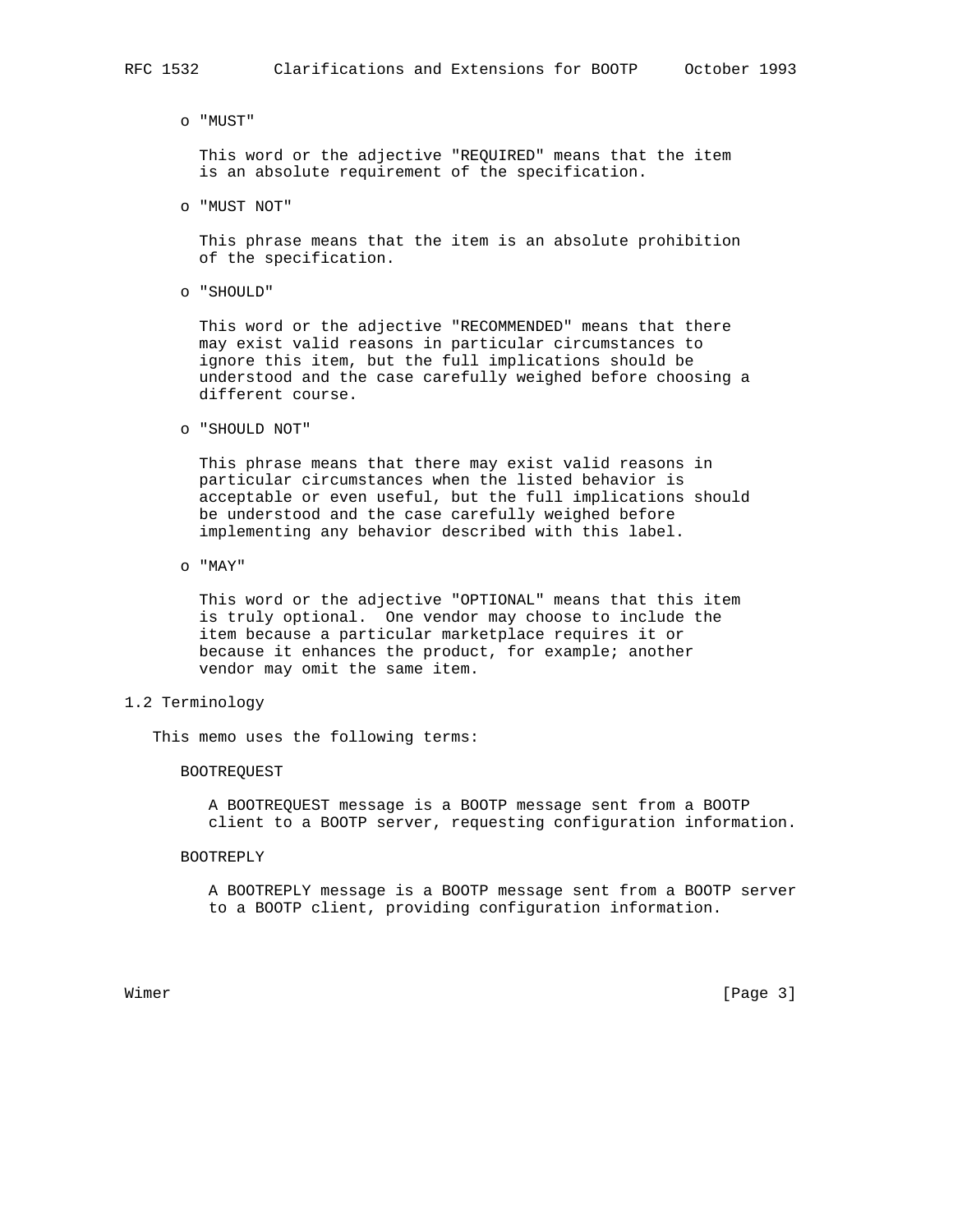## Silently discard

 This memo specifies several cases where a BOOTP entity is to "silently discard" a received BOOTP message. This means that the entity is to discard the message without further processing, and that the entity will not send any ICMP error message as a result. However, for diagnosis of problems, the entity SHOULD provide the capability of logging the error, including the contents of the silently-discarded message, and SHOULD record the event in a statistics counter.

# 1.3 Data Transmission Order

 The order of transmission of the header and data described in this document is resolved to the octet level. Whenever a diagram shows a group of octets, the order of transmission of those octets is the normal order in which they are read in English. For example, in the following diagram, the octets are transmitted in the order they are numbered.

| 0 1 2 3 4 5 6 7 8 9 0 1 2 3 4 5    |  |  |                     |  |  |  |  |  |
|------------------------------------|--|--|---------------------|--|--|--|--|--|
| +-+-+-+-+-+-+-+-+-+-+-+-+-+-+-+-+- |  |  |                     |  |  |  |  |  |
|                                    |  |  | $1 \quad 1 \quad 2$ |  |  |  |  |  |
|                                    |  |  |                     |  |  |  |  |  |
|                                    |  |  |                     |  |  |  |  |  |
|                                    |  |  |                     |  |  |  |  |  |
|                                    |  |  |                     |  |  |  |  |  |
|                                    |  |  |                     |  |  |  |  |  |

 Whenever an octet represents a numeric quantity, the leftmost bit in the diagram is the high order or most significant bit. That is, the bit labeled 0 is the most significant bit. For example, the following diagram represents the value 170 (decimal).

> 0 1 2 3 4 5 6 7 +-+-+-+-+-+-+-+-+ |1 0 1 0 1 0 1 0| +---------------+

 Similarly, whenever a multi-octet field represents a numeric quantity the leftmost bit of the whole field is the most significant bit. When a multi-octet quantity is transmitted the most significant octet is transmitted first.

Wimer [Page 4]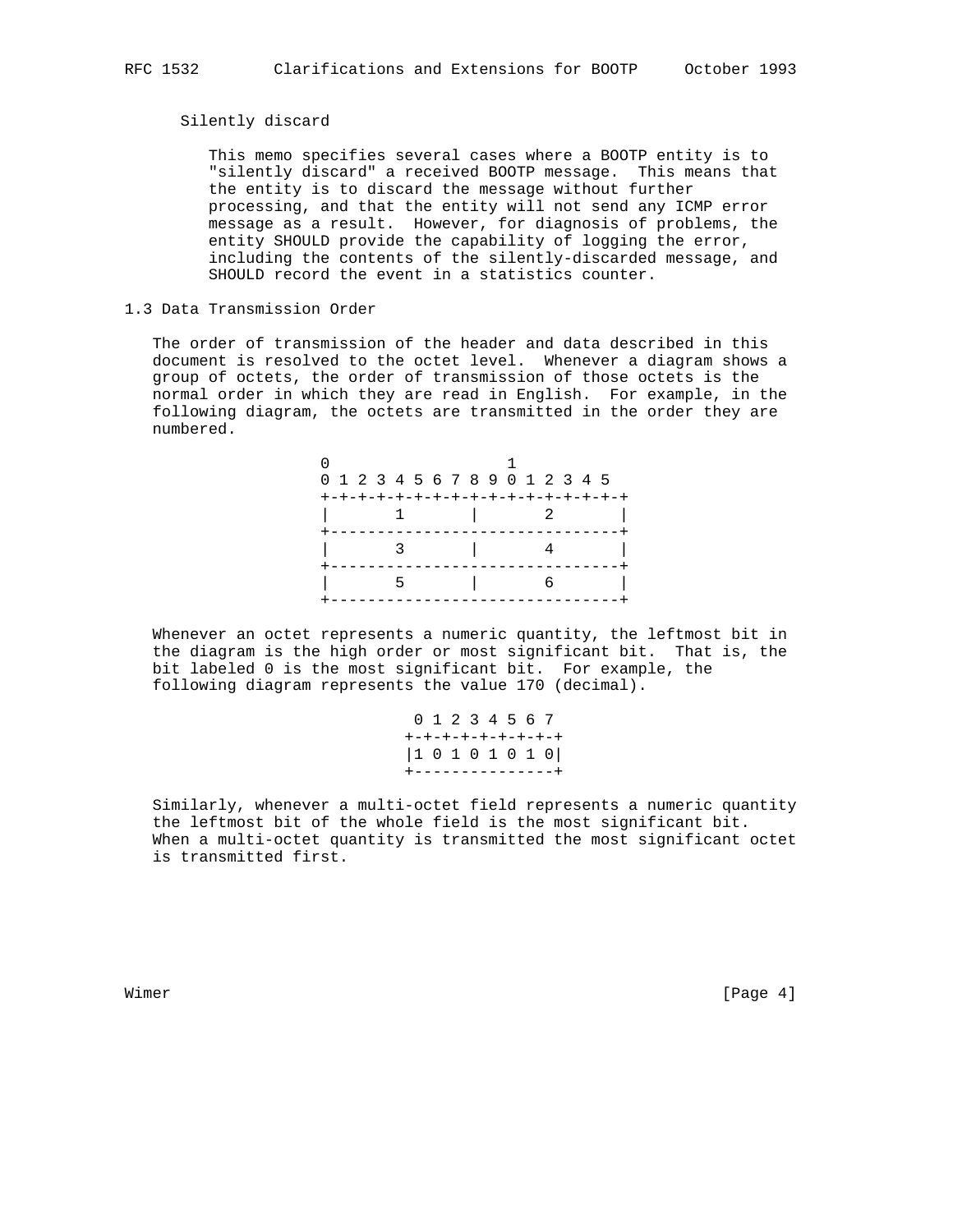2. General Issues

 This section covers issues of general relevance to all BOOTP entities (clients, servers, and relay agents).

2.1 General BOOTP Processing

 The following consistency checks SHOULD be performed on BOOTP messages:

 o The IP Total Length and UDP Length must be large enough to contain the minimal BOOTP header of 300 octets (in the UDP data field) specified in [1].

 NOTE: Future extensions to the BOOTP protocol may increase the size of BOOTP messages. Therefore, BOOTP messages which, according to the IP Total Length and UDP Length fields, are larger than the minimum size specified by [1] MUST also be accepted.

 o The 'op' (opcode) field of the message must contain either the code for a BOOTREQUEST (1) or the code for a BOOTREPLY (2).

 BOOTP messages not meeting these consistency checks MUST be silently discarded.

2.2 Definition of the 'flags' Field

 The standard BOOTP message format defined in [1] includes a two-octet field located between the 'secs' field and the 'ciaddr' field. This field is merely designated as "unused" and its contents left unspecified, although Section 7.1 of [1] does offer the following suggestion:

 "Before setting up the packet for the first time, it is a good idea to clear the entire packet buffer to all zeros; this will place all fields in their default state."

 This memo hereby designates this two-octet field as the 'flags' field.

 This memo hereby defines the most significant bit of the 'flags' field as the BROADCAST (B) flag. The semantics of this flag are discussed in Sections 3.1.1 and 4.1.2 of this memo.

 The remaining bits of the 'flags' field are reserved for future use. They MUST be set to zero by clients and ignored by servers and relay agents.

Wimer [Page 5]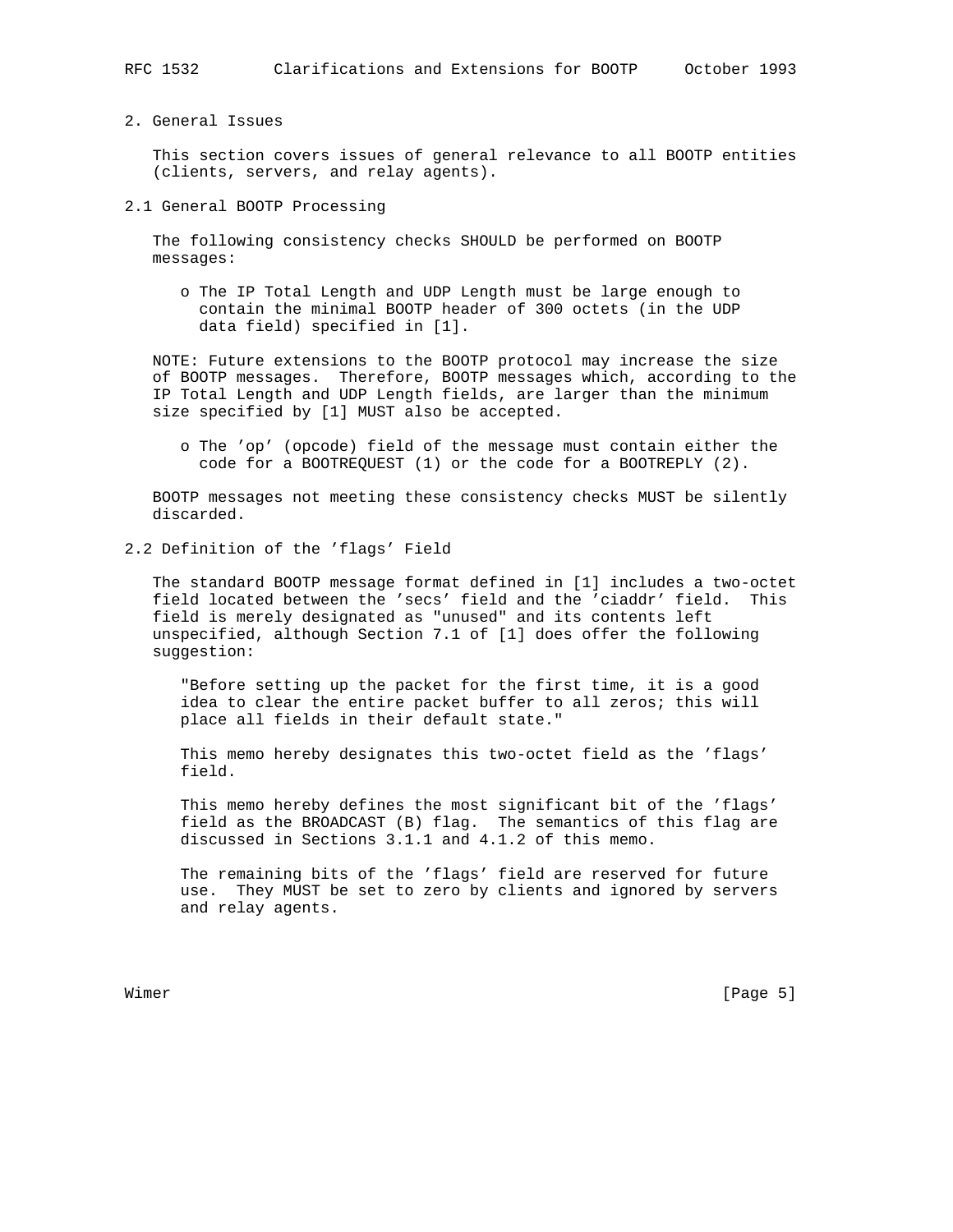The 'flags' field, then, appears as follows:

 0 1 0 1 2 3 4 5 6 7 8 9 0 1 2 3 4 5 +-+-+-+-+-+-+-+-+-+-+-+-+-+-+-+-+  $|B|$  MBZ  $|B|$ +-+-----------------------------+

where:

B BROADCAST flag (discussed in Sections 3.1.1 and 4.1.2)

MBZ MUST BE ZERO (reserved for future use)

 The format of a BOOTP message is shown below. The numbers in parentheses indicate the size of each field in octets.

Wimer [Page 6]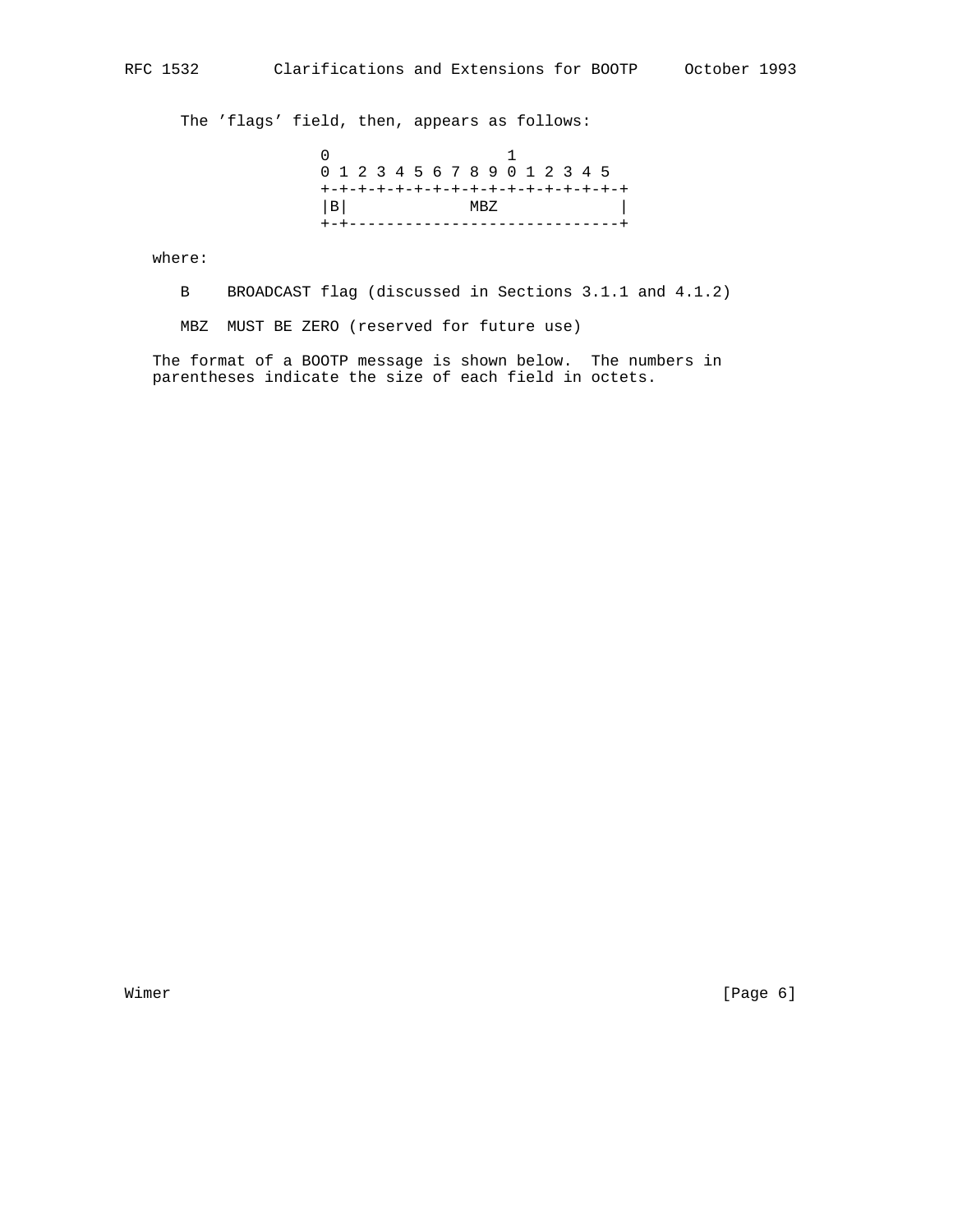0  $1$  2 3 0 1 2 3 4 5 6 7 8 9 0 1 2 3 4 5 6 7 8 9 0 1 2 3 4 5 6 7 8 9 0 1 +-+-+-+-+-+-+-+-+-+-+-+-+-+-+-+-+-+-+-+-+-+-+-+-+-+-+-+-+-+-+-+-+ | op (1) | htype (1) | hlen (1) | hops (1) | +---------------+---------------+---------------+---------------+ | xid (4) | +-------------------------------+-------------------------------+ secs (2)  $\qquad \qquad$  | flags (2) +-------------------------------+-------------------------------+ | ciaddr (4) | +---------------------------------------------------------------+ | yiaddr (4) | +---------------------------------------------------------------+ siaddr (4) +---------------------------------------------------------------+ giaddr (4) +---------------------------------------------------------------+ | | | chaddr (16) | | | | | +---------------------------------------------------------------+ | | sname (64) +---------------------------------------------------------------+ | | file (128) +---------------------------------------------------------------+ | | vend (64) +---------------------------------------------------------------+

# 2.3 Bit Ordering of Hardware Addresses

 The bit ordering used for link-level hardware addresses in the protocol [4] on the client's link-level network (assuming ARP is defined for that network).

 The 'chaddr' field MUST be preserved as it was specified by the BOOTP client. A relay agent MUST NOT reverse the bit ordering of the two networks which use different bit orderings.

# DISCUSSION:

 One of the primary reasons the 'chaddr' field exists is to enable BOOTP servers and relay agents to communicate directly with clients without the use of broadcasts. In practice, the contents of the the same way the normal ARP protocol would

Wimer [Page 7]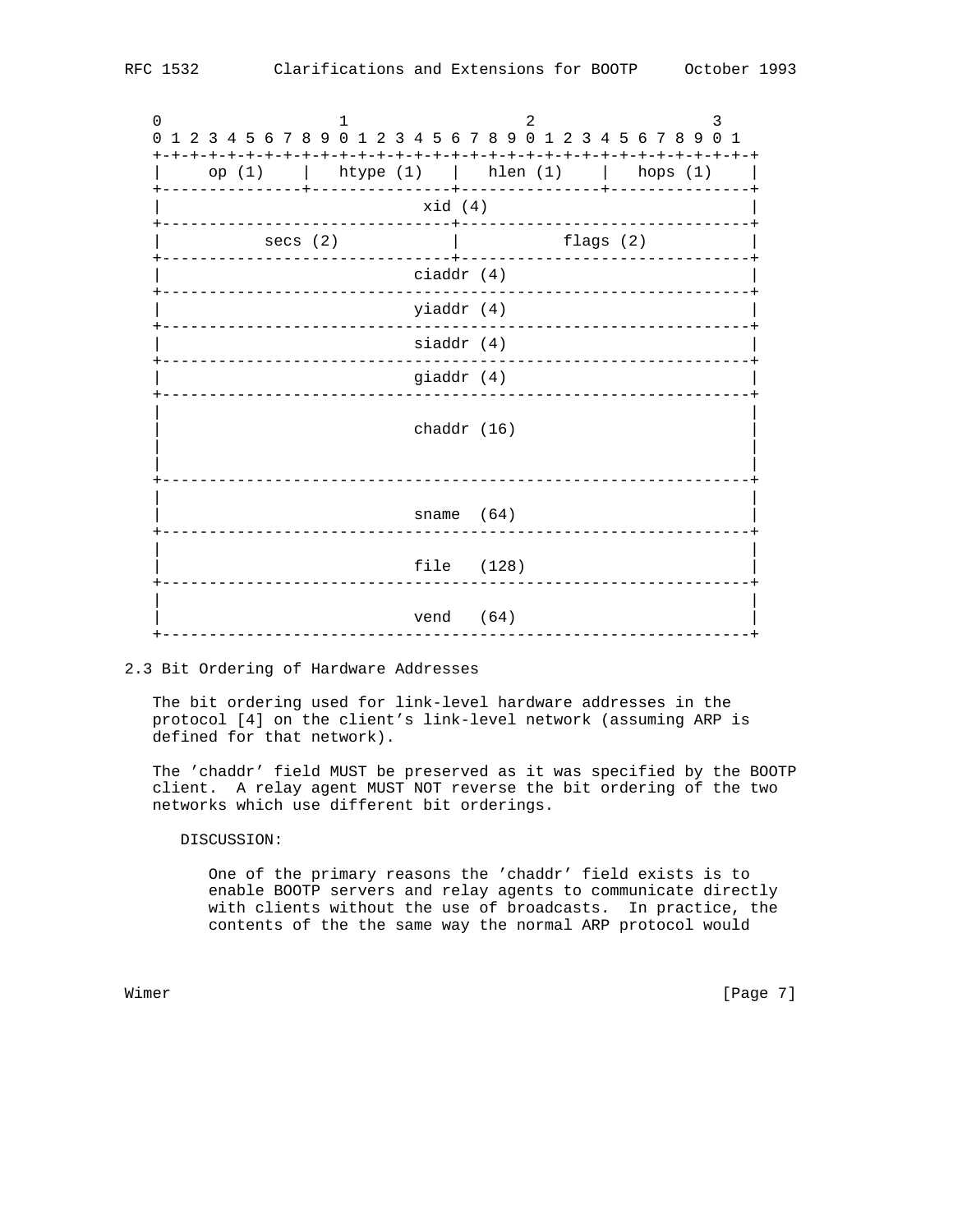have. Clearly, interoperability can only be achieved if a consistent interpretation of the 'chaddr' field is used.

 As a practical example, this means that the bit ordering used for the is the opposite of the bit ordering used by a BOOTP client on a DIX ethernet network.

## 2.4 BOOTP Over IEEE 802.5 Token Ring Networks

 Special consideration of the client/server and client/relay agent interactions must be given to IEEE 802.5 networks because of non transparent bridging.

 The client SHOULD send its broadcast BOOTREQUEST with an All Routes Explorer RIF. This will enable servers/relay agents to cache the return route if they choose to do so. For those server/relay agents which cannot cache the return route (because they are stateless, for example), the BOOTREPLY message SHOULD be sent to the client's hardware address, as taken from the BOOTP message, with a Spanning Tree Rooted RIF. The actual bridge route will be recorded by the client and server/relay agent by normal ARP processing code.

#### DISCUSSION:

 In the simplest case, an unbridged, single ring network, the broadcast behavior of the BOOTP protocol is identical to that of Ethernet networks. However, a BOOTP client cannot know, a priori, that an 802.5 network is not bridged. In fact, the likelihood is that the server, or relay agent, will not know either.

 Of the four possible scenerios, only two are interesting: where the assumption is that the 802.5 network is not bridged and it is, and the assumption that the network is bridged and it is not. In the former case, the Routing Information Field (RIF) will not be used; therefore, if the server/relay agent are on another segment of the ring, the client cannot reach it. In the latter case, the RIF field will be used, resulting in a few extraneous bytes on the ring. It is obvious that an almost immeasurable inefficiency is to be preferred over a complete failure to communicate.

 Given that the assumption is that RIF fields will be needed, it is necesary to determine the optimum method for the client to reach the server/relay agent, and the optimum method for the response to be returned.

Wimer [Page 8]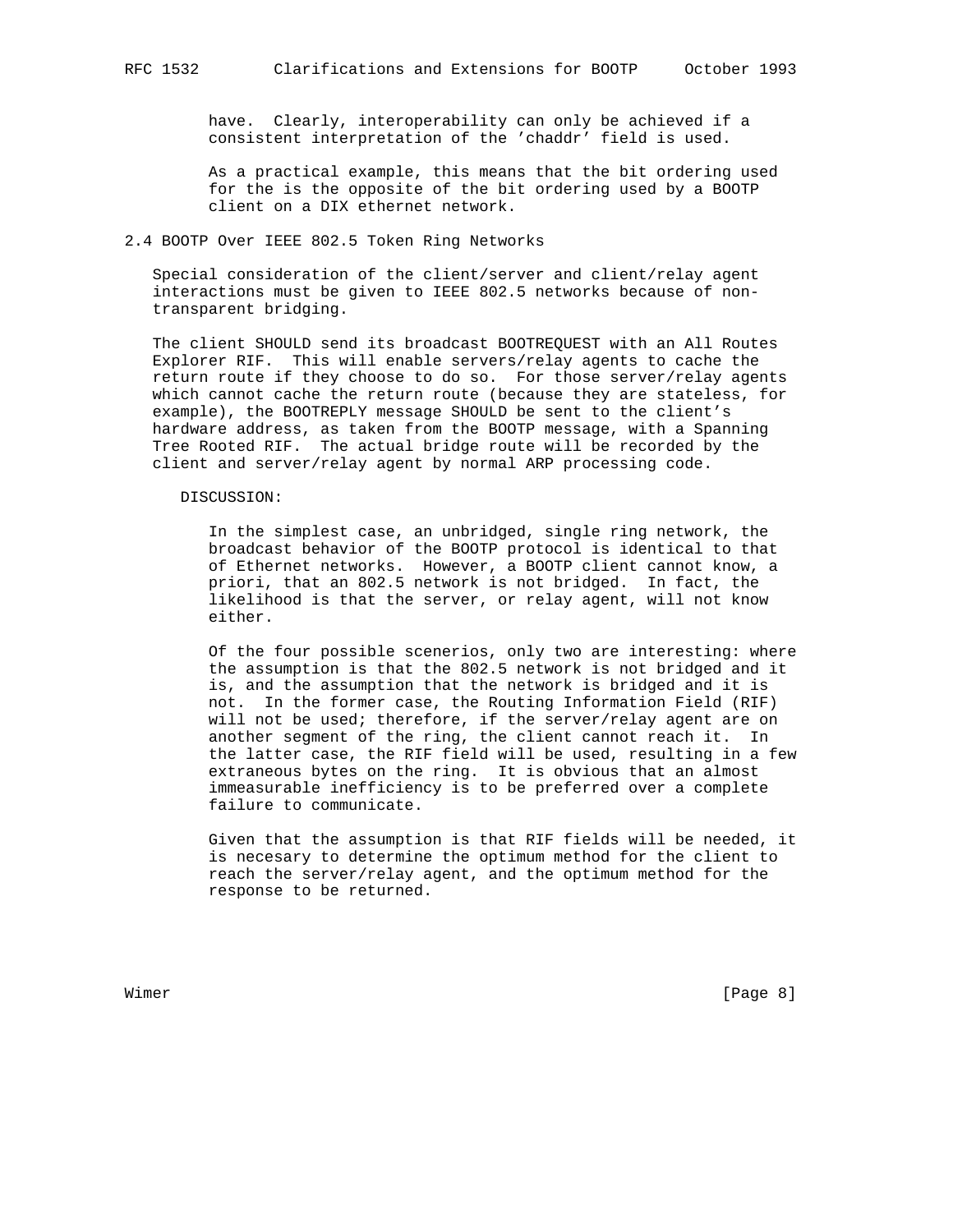# RFC 1532 Clarifications and Extensions for BOOTP October 1993

# 3. BOOTP Client Behavior

 This section clarifies various issues regarding BOOTP client behavior.

- 3.1 Client use of the 'flags' field
- 3.1.1 The BROADCAST flag

 Normally, BOOTP servers and relay agents attempt to deliver BOOTREPLY messages directly to a client using unicast delivery. The IP destination address (in the IP header) is set to the BOOTP 'yiaddr' address and the link-layer destination address is set to the BOOTP unable to receive such unicast IP datagrams until they know their own IP address (thus we have a "chicken and egg" issue). Often, however, they can receive broadcast IP datagrams (those with a valid IP broadcast address as the IP destination and the link-layer broadcast address as the link-layer destination).

 If a client falls into this category, it SHOULD set (to 1) the newly-defined BROADCAST flag in the 'flags' field of BOOTREPLY messages it generates. This will provide a hint to BOOTP servers and relay agents that they should attempt to broadcast their BOOTREPLY messages to the client.

 If a client does not have this limitation (i.e., it is perfectly able to receive unicast BOOTREPLY messages), it SHOULD NOT set the BROADCAST flag (i.e., it SHOULD clear the BROADCAST flag to 0).

DISCUSSION:

 This addition to the protocol is a workaround for old host implementations. Such implementations SHOULD be modified so that they may receive unicast BOOTREPLY messages, thus making use of this workaround unnecessary. In general, the use of this mechanism is discouraged.

3.1.2 The remainder of the 'flags' field

 The remaining bits of the 'flags' field are reserved for future use. A client MUST set these bits to zero in all BOOTREQUEST messages it generates. A client MUST ignore these bits in all BOOTREPLY messages it receives.

3.2 Definition of the 'secs' field

 The 'secs' field of a BOOTREQUEST message SHOULD represent the elapsed time, in seconds, since the client sent its first BOOTREQUEST

Wimer [Page 9]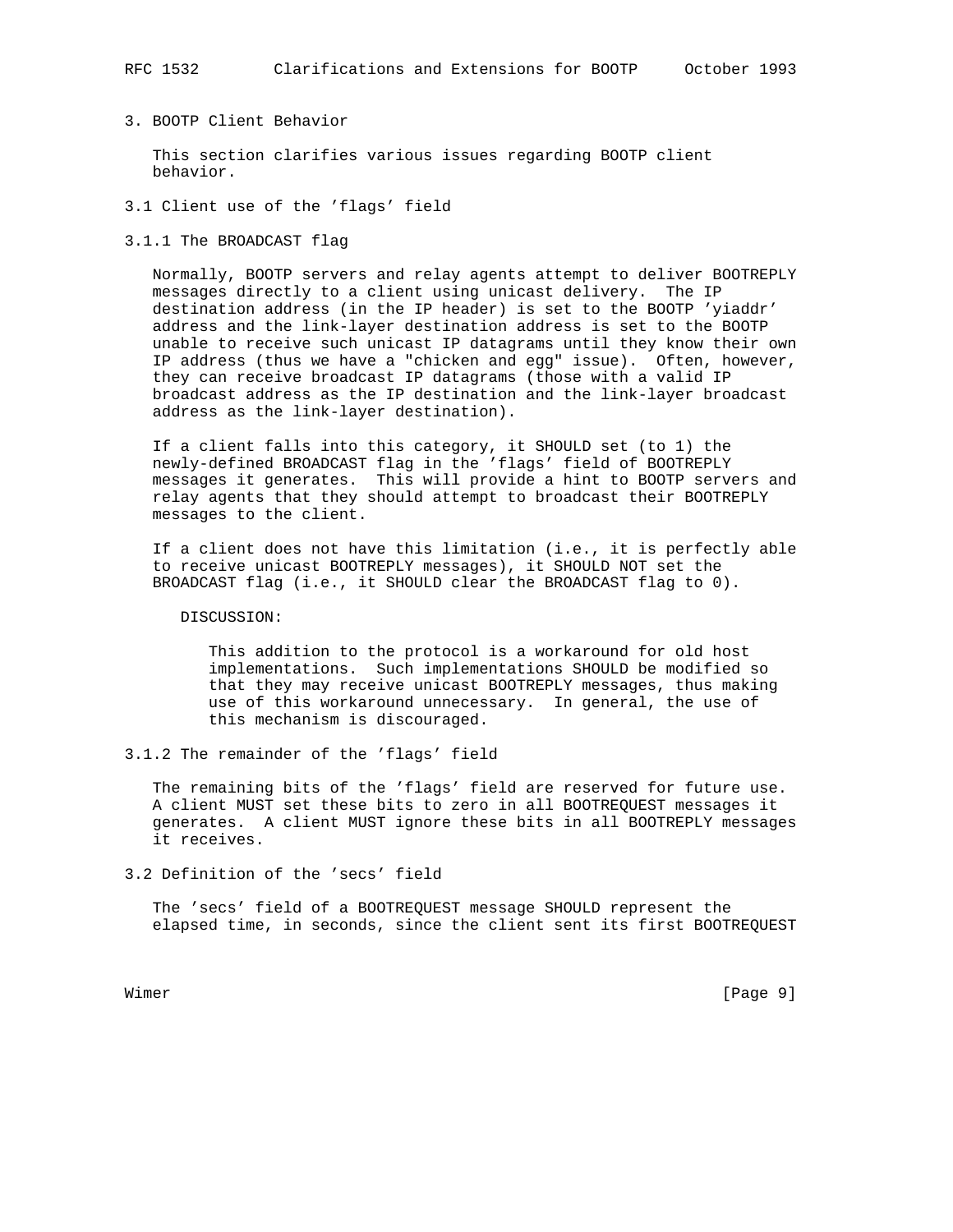message. Note that this implies that the 'secs' field of the first BOOTREQUEST message SHOULD be set to zero.

 Clients SHOULD NOT set the 'secs' field to a value which is constant for all BOOTREQUEST messages.

## DISCUSSION:

 The original definition of the 'secs' field was vague. It was not clear whether it represented the time since the first BOOTREQUEST message was sent or some other time period such as the time since the client machine was powered-up. This has limited its usefulness as a policy control mechanism for BOOTP servers and relay agents. Furthermore, certain client implementations have been known to simply set this field to a constant value or use incorrect byte-ordering. Incorrect byte-ordering usually makes it appear as if a client has been waiting much longer than it really has, so a relay agent will relay the BOOTREQUEST sooner than desired (usually immediately). These implementation errors have further undermined the usefulness of the 'secs' field. These incorrect implementations SHOULD be corrected.

3.3 Use of the 'ciaddr' and 'yiaddr' fields

 If a BOOTP client does not know what IP address it should be using, the client SHOULD set the 'ciaddr' field to 0.0.0.0. If the client has the ability to remember the last IP address it was assigned, or it has been preconfigured with an IP address via some alternate mechanism, the client MAY fill the 'ciaddr' field with that IP address. If the client does place a non-zero IP address in the datagrams addressed to that IP address and also answer ARP requests for that IP address (if ARP is used on that network).

 The BOOTP server is free to assign a different IP address (in the SHOULD adopt the IP address specified in 'yiaddr' and begin using it as soon as possible.

#### DISCUSSION:

 There are various interpretations about the purpose of the 'ciaddr' field and, unfortunately, no agreement on a single correct interpretation. One interpretation is that if a client is willing to accept whatever IP address the BOOTP server assigns to it, the client should always place 0.0.0.0 in the 'ciaddr' field, regardless of whether it knows its previously assigned address. Conversely, if the client wishes to assert that it must have a particular IP address (e.g., the IP address

Wimer [Page 10]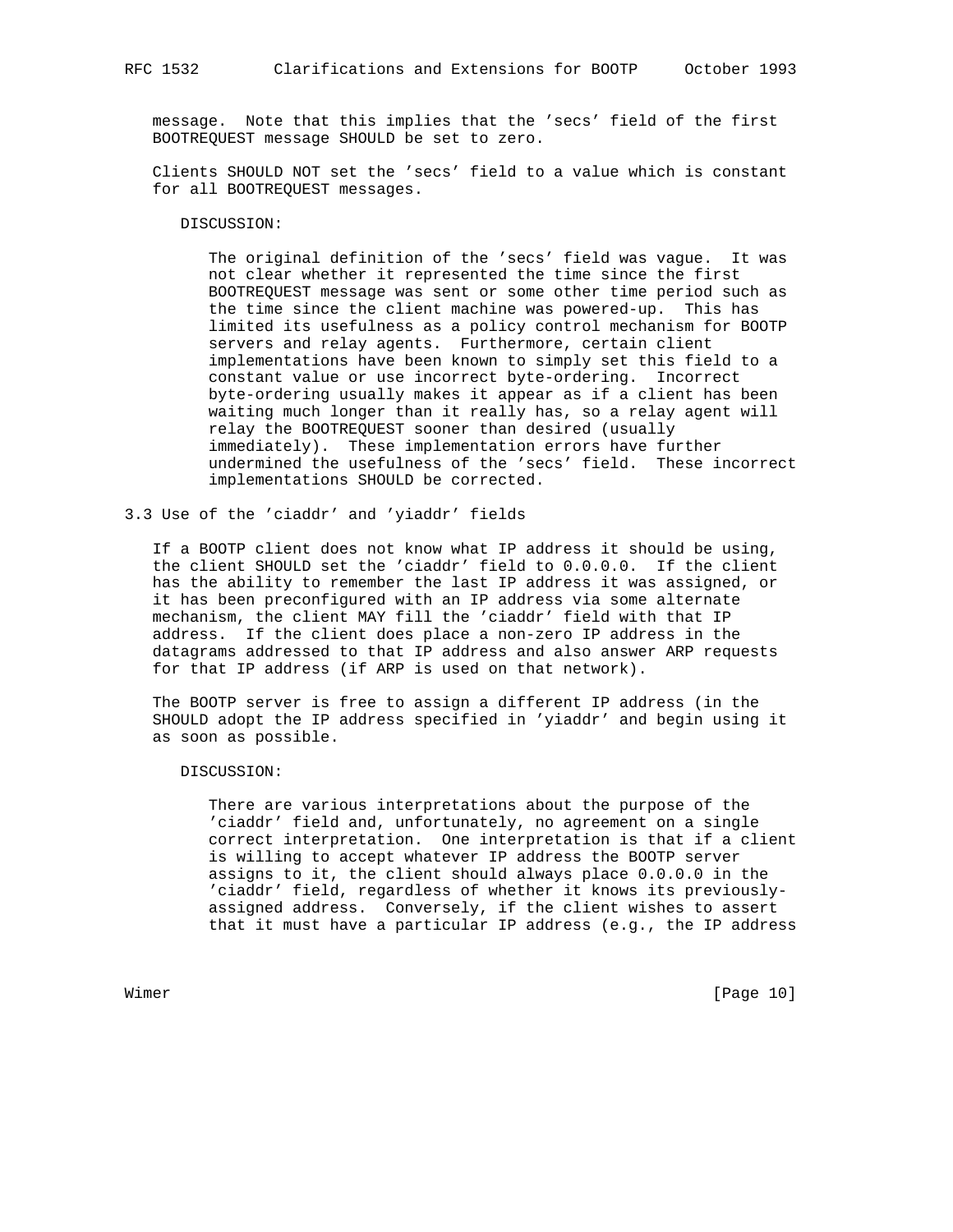was hand-configured by the host administrator and BOOTP is only being used to obtain a boot file and/or information from the 'vend' field), the client will then fill the 'ciaddr' field with the desired IP address and ignore the IP address assigned by the BOOTP server as indicated in the 'yiaddr' field. An alternate interpretation holds that the client always fills the 'ciaddr' field with its most recently-assigned IP address (if known) even if that address may be incorrect. Such a client will still accept and use the address assigned by the BOOTP server as indicated in the 'yiaddr' field. The motivation for this interpretation is to aid the server in identifying the client and/or in delivering the BOOTREPLY to the client. Yet a third (mis)interpretation allows the client to use client has never used that address before or is not currently using that address.

 The last interpretation is incorrect as it may prevent the BOOTREPLY from reaching the client. The server will usually unicast the reply to the address given in 'ciaddr' but the client may not be listening on that address yet, or the client may be connected to an incorrect subnet such that normal IP routing (correctly) routes the reply to a different subnet.

 The second interpretation also suffers from the "incorrect subnet" problem.

 The first interpretation seems to be the safest and most likely to promote interoperability.

## 3.4 Interpretation of the 'giaddr' field

 The 'giaddr' field is rather poorly named. It exists to facilitate the transfer of BOOTREQUEST messages from a client, through BOOTP relay agents, to servers on different networks than the client. Similarly, it facilitates the delivery of BOOTREPLY messages from the servers, through BOOTP relay agents, back to the client. In no case does it represent a general IP router to be used by the client. A BOOTP client MUST set the 'giaddr' field to zero (0.0.0.0) in all BOOTREQUEST messages it generates.

 A BOOTP client MUST NOT interpret the 'giaddr' field of a BOOTREPLY message to be the IP address of an IP router. A BOOTP client SHOULD completely ignore the contents of the 'giaddr' field in BOOTREPLY messages.

Wimer [Page 11]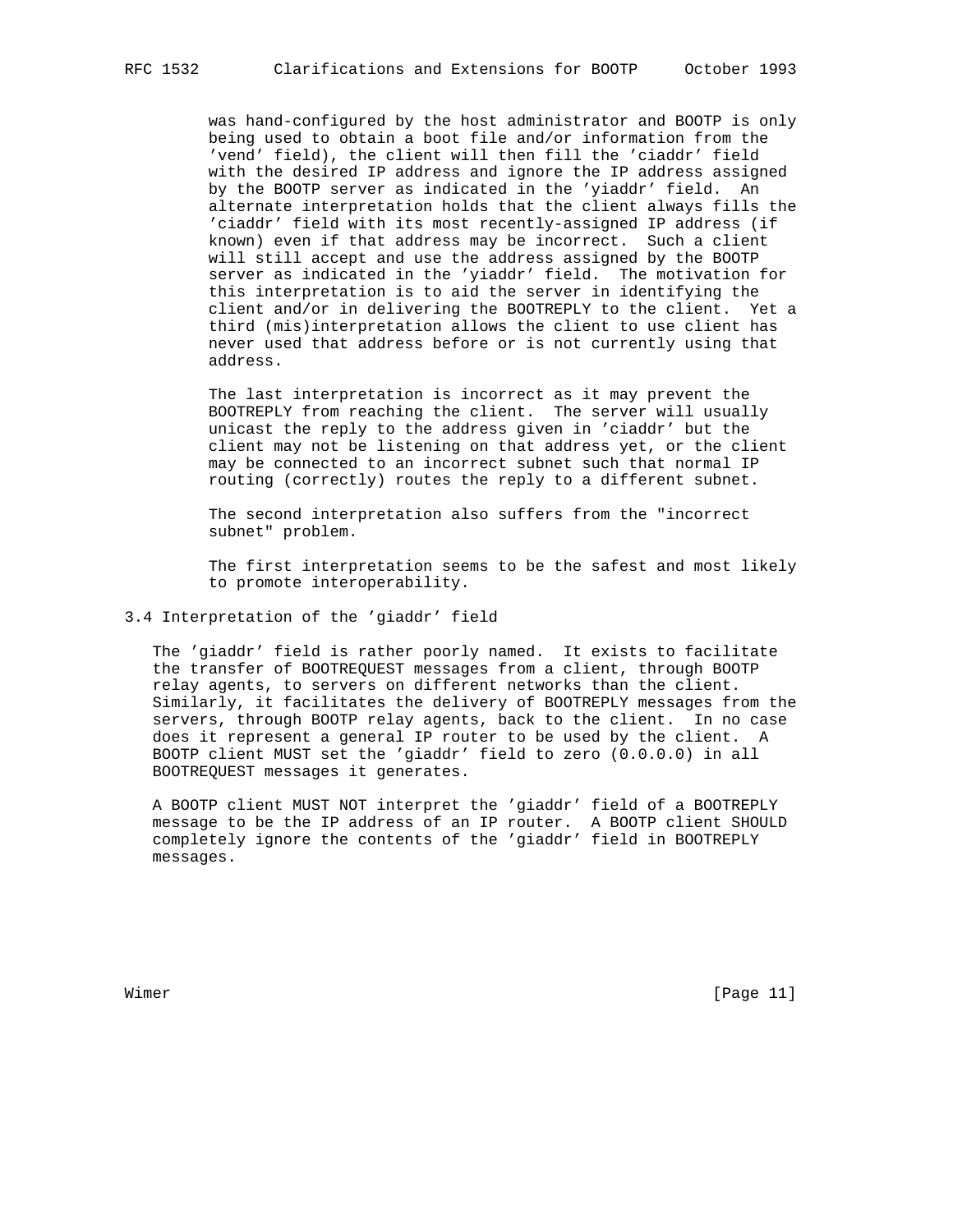DISCUSSION:

 The semantics of the 'giaddr' field were poorly defined. Section 7.5 of [1] states:

 "If 'giaddr' (gateway address) is nonzero, then the packets should be forwarded there first, in order to get to the server."

 In that sentence, "get to" refers to communication from the client to the server subsequent to the BOOTP exchange, such as a TFTP session. Unfortunately, the 'giaddr' field may contain the address of a BOOTP relay agent that is not itself an IP router (according to [1], Section 8, fifth paragraph), in which case, it will be useless as a first-hop for TFTP packets sent to the server (since, by definition, non-routers don't forward datagrams at the IP layer).

 Although now prohibited by Section 4.1.1 of this memo, the 'giaddr' field might contain a broadcast address according to Section 8, sixth paragraph of [1]. Not only would such an address be useless as a router address, it might also cause the client to ARP for the broadcast address (since, if the client didn't receive a subnet mask in the BOOTREPLY message, it would be unable to recognize a subnet broadcast address). This is clearly undesirable.

 To reach a non-local server, clients can obtain a first-hop router address from the "Gateway" subfield of the "Vendor Information Extensions" [2] (if present), or via the ICMP router discovery protocol [5] or other similar mechanism.

3.5 Vendor information "magic cookie"

 It is RECOMMENDED that a BOOTP client always fill the first four octets of the 'vend' (vendor information) field of a BOOTREQUEST with a four-octet identifier called a "magic cookie." A BOOTP client SHOULD do this even if it has no special information to communicate to the BOOTP server using the 'vend' field. This aids the BOOTP server in determining what vendor information format it should use in its BOOTREPLY messages.

 If a special vendor-specific magic cookie is not being used, a BOOTP client SHOULD use the dotted decimal value 99.130.83.99 as specified in [2]. In this case, if the client has no information to communicate to the server, the octet immediately following the magic cookie SHOULD be set to the "End" tag (255) and the remaining octets of the 'vend' field SHOULD be set to zero.

Wimer [Page 12]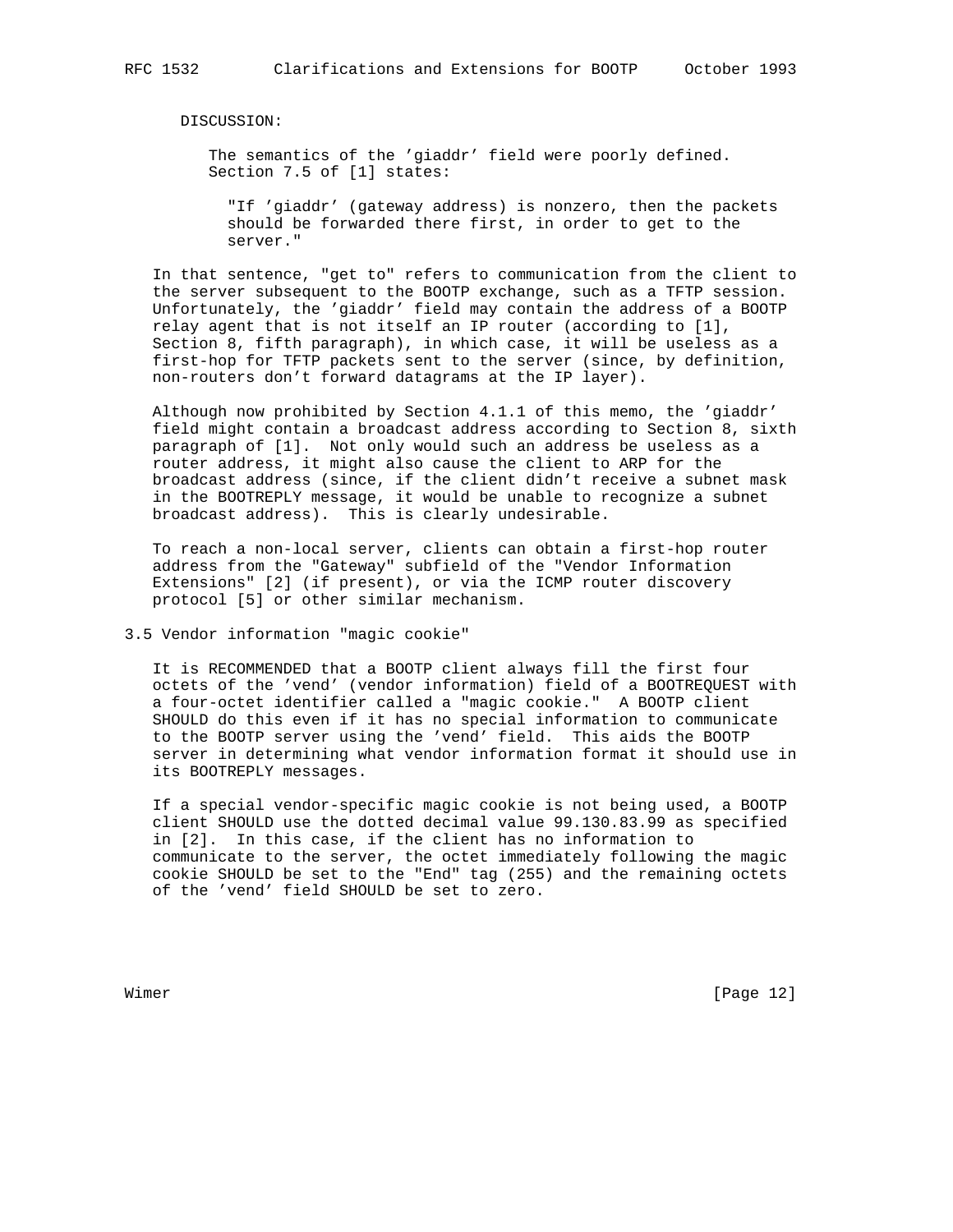#### DISCUSSION:

 Sometimes different operating systems or networking packages are run on the same machine at different times (or even at the same time!). Since the hardware address placed in the 'chaddr' field will likely be the same, BOOTREQUESTs from completely different BOOTP clients on the same machine will likely be difficult for a BOOTP server to differentiate. If the client includes a magic cookie in its BOOTREQUESTs, the server will at least know what format the client expects and can understand in corresponding BOOTREPLY messages.

# 4. BOOTP Relay Agents

 In many cases, BOOTP clients and their associated BOOTP server(s) do not reside on the same IP network or subnet. In such cases, some kind of third-party agent is required to transfer BOOTP messages between clients and servers. Such an agent was originally referred to as a "BOOTP forwarding agent." However, in order to avoid confusion with the IP forwarding function of an IP router, the name "BOOTP relay agent" is hereby adopted instead.

#### DISCUSSION:

 A BOOTP relay agent performs a task which is distinct from an IP router's normal IP forwarding function. While a router normally switches IP datagrams between networks more-or-less transparently, a BOOTP relay agent may more properly be thought to receive BOOTP messages as a final destination and then generate new BOOTP messages as a result. It is incorrect for a relay agent implementation to simply forward a BOOTP message "straight through like a regular packet."

 This relay-agent functionality is most conveniently located in the routers which interconnect the clients and servers, but may alternatively be located in a host which is directly connected to the client subnet.

 Any Internet host or router which provides BOOTP relay-agent capability MUST conform to the specifications in this memo.

# 4.1 General BOOTP Processing for Relay Agents

 All locally delivered UDP messages whose UDP destination port number is BOOTPS (67) are considered for special processing by the host or router's logical BOOTP relay agent.

Wimer [Page 13]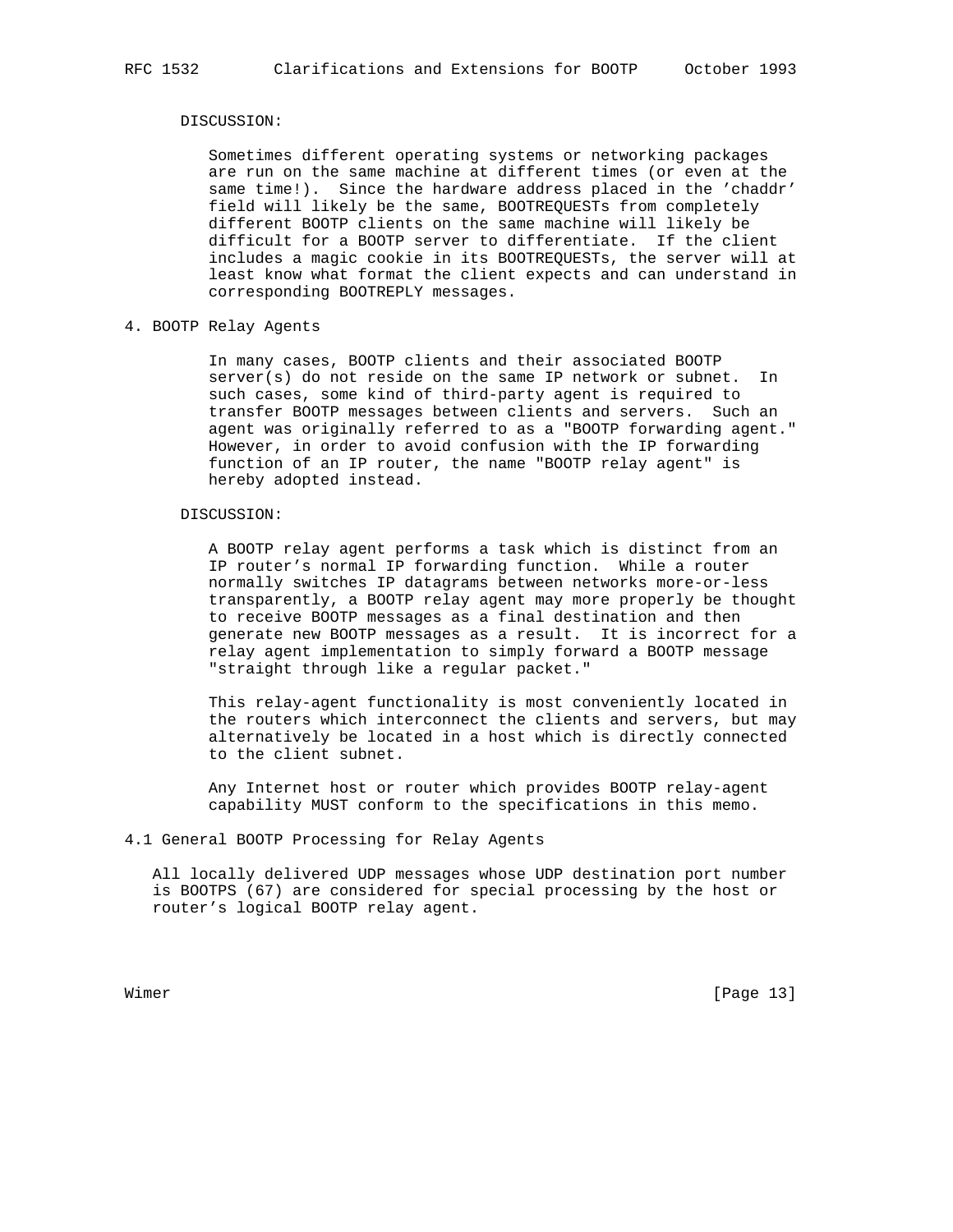In the case of a host, locally delivered datagrams are simply all datagrams normally received by that host, i.e., broadcast and multicast datagrams as well as unicast datagrams addressed to IP addresses of that host.

 In the case of a router, locally delivered datagrams are broadcast and multicast datagrams as well as unicast datagrams addressed to IP addresses of that router. These are datagrams for which the router should be considered an end destination as opposed to an intermediate switching node. Thus a unicast datagram with an IP destination not matching any of the router's IP addresses is not considered for processing by the router's logical BOOTP relay agent.

 Hosts and routers are usually required to silently discard incoming datagrams containing illegal IP source addresses. This is generally known as "Martian address filtering." One of these illegal addresses is 0.0.0.0 (or actually anything on network 0). However, hosts or routers which support a BOOTP relay agent MUST accept for local delivery to the relay agent BOOTREQUEST messages whose IP source address is 0.0.0.0. BOOTREQUEST messages from legal IP source addresses MUST also be accepted.

 A relay agent MUST silently discard any received UDP messages whose UDP destination port number is BOOTPC (68).

DISCUSSION:

 There should be no need for a relay agent to process messages addressed to the BOOTPC port. Careful reading of the original BOOTP specification [1] will show this. Nevertheless, some relay agent implementations incorrectly relay such messages.

 The consistency checks specified in Section 2.1 SHOULD be performed by the relay agent. BOOTP messages not meeting these consistency checks MUST be silently discarded.

4.1.1 BOOTREQUEST Messages

 Some configuration mechanism MUST exist to enable or disable the relaying of BOOTREQUEST messages. Relaying MUST be disabled by default.

 When the BOOTP relay agent receives a BOOTREQUEST message, it MAY use the value of the 'secs' (seconds since client began booting) field of the request as a factor in deciding whether to relay the request. If such a policy mechanism is implemented, its threshold SHOULD be configurable.

Wimer [Page 14]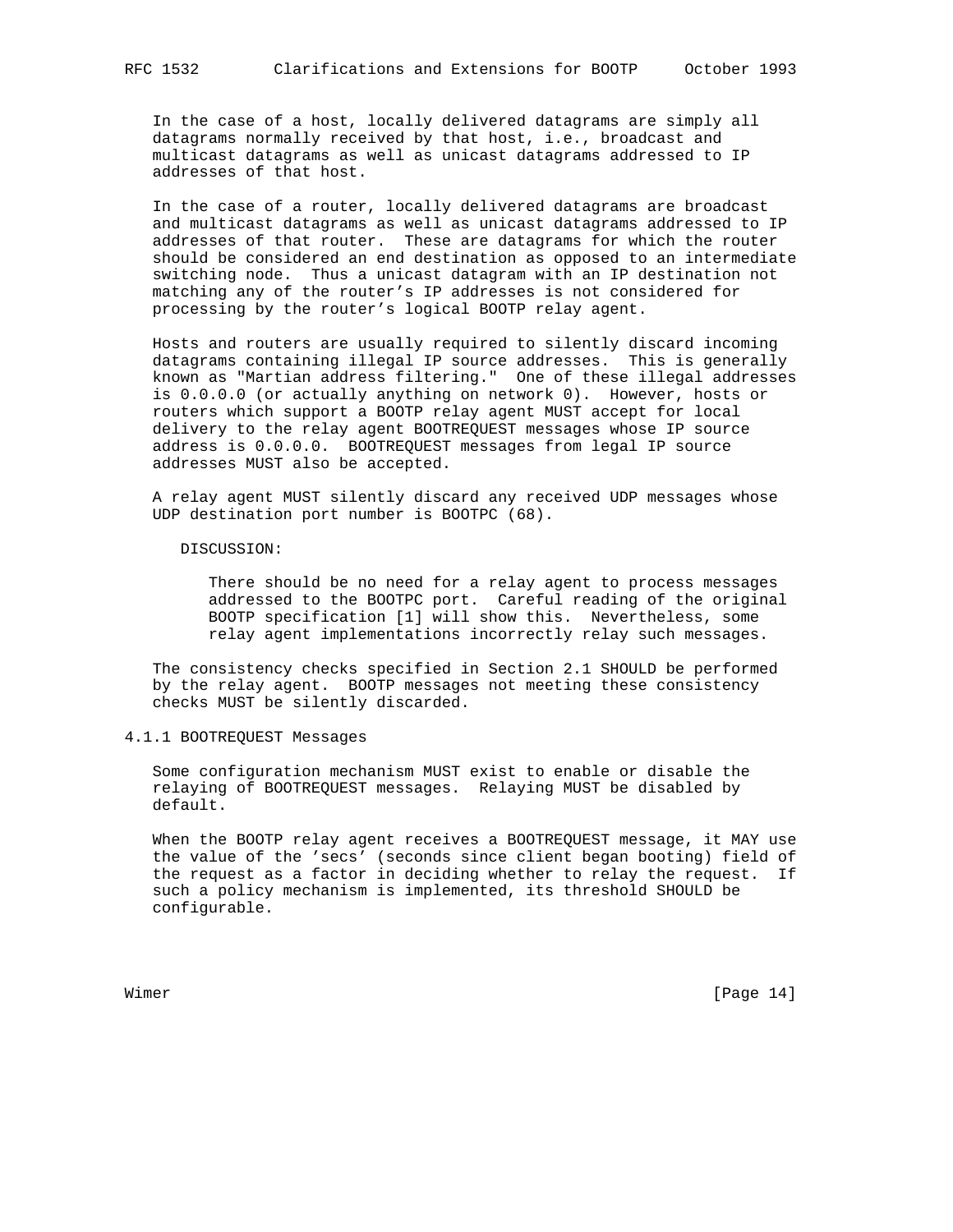DISCUSSION:

 To date, this feature of the BOOTP protocol has not necessarily been shown to be useful. See Section 3.2 for a discussion.

 The relay agent MUST silently discard BOOTREQUEST messages whose provided to set this threshold to a smaller value if desired by the network manager. The default setting for a configurable threshold SHOULD be 4.

 If the relay agent does decide to relay the request, it MUST examine the 'giaddr' ("gateway" IP address) field. If this field is zero, the relay agent MUST fill this field with the IP address of the interface on which the request was received. If the interface has more than one IP address logically associated with it, the relay agent SHOULD choose one IP address associated with that interface and use it consistently for all BOOTP messages it relays. If the 'giaddr' field contains some non-zero value, the 'giaddr' field MUST NOT be modified. The relay agent MUST NOT, under any circumstances, fill the 'giaddr' field with a broadcast address as is suggested in [1] (Section 8, sixth paragraph).

The value of the 'hops' field MUST be incremented.

All other BOOTP fields MUST be preserved intact.

 At this point, the request is relayed to its new destination (or destinations). This destination MUST be configurable. Further, this destination configuration SHOULD be independent of the destination configuration for any other so-called "broadcast forwarders" (e.g., for the UDP-based TFTP, DNS, Time, etc. protocols).

DISCUSSION:

 The network manager may wish the relaying destination to be an IP unicast, multicast, broadcast, or some combination. A configurable list of destination IP addresses provides good flexibility. More flexible configuration schemes are encouraged. For example, it may be desirable to send to the limited broadcast address (255.255.255.255) on specific physical interfaces. However, if the BOOTREQUEST message was received as a broadcast, the relay agent MUST NOT rebroadcast the BOOTREQUEST on the physical interface from whence it came.

 A relay agent MUST use the same destination (or set of destinations) for all BOOTREQUEST messages it relays from a given client.

Wimer [Page 15]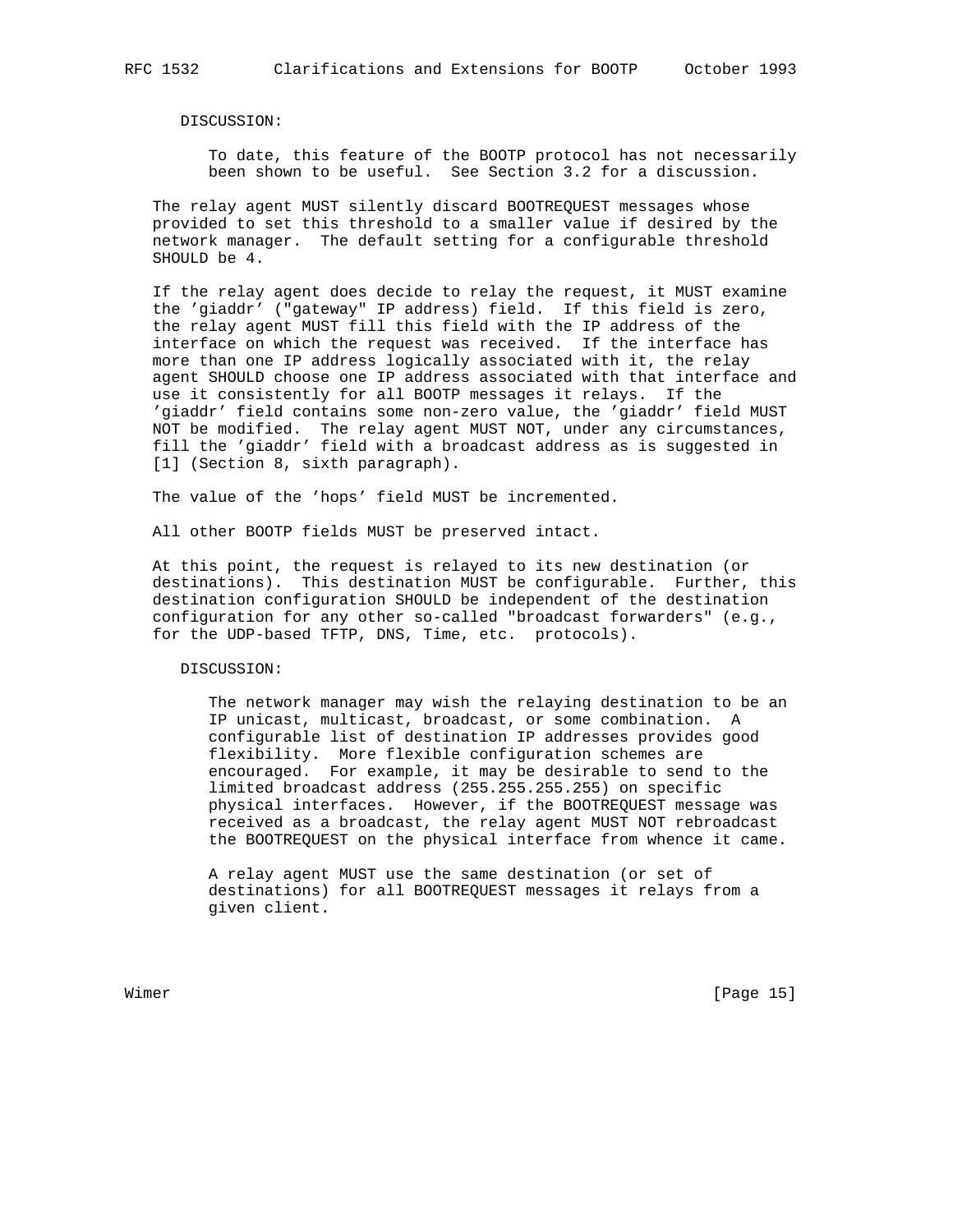#### DISCUSSION:

 At least one known relay agent implementation uses a round robin scheme to provide load balancing across multiple BOOTP servers. Each time it receives a new BOOTREQUEST message, it relays the message to the next BOOTP server in a list of servers. Thus, with this relay agent, multiple consecutive BOOTREQUEST messages from a given client will be delivered to different servers.

 Unfortunately, this well-intentioned scheme reacts badly with DHCP [3] and perhaps other variations of the BOOTP protocol which depend on multiple exchanges of BOOTREQUEST and BOOTREPLY messages between clients and servers. Therefore, all BOOTREQUEST messages from a given client MUST be relayed to the same destination (or set of destinations).

 One way to meet this requirement while providing some load balancing benefit is to hash the client's link-layer address (or some other reliable client-identifying information) and use the resulting hash value to select the appropriate relay destination (or set of destinations). The simplest solution, of course, is to not use a load-balancing scheme and just relay ALL received BOOTREQUEST messages to the same destination (or set of destinations).

 When transmitting the request to its next destination, the relay agent may set the IP Time-To-Live field to either the default value for new datagrams originated by the relay agent, or to the TTL of the original BOOTREQUEST decremented by (at least) one.

#### DISCUSSION:

 As an extra precaution against BOOTREQUEST loops, it is preferable to use the decremented TTL from the original BOOTREQUEST. Unfortunately, this may be difficult to do in some implementations.

 If the BOOTREQUEST has a UDP checksum (i.e., the UDP checksum is non-zero), the checksum must be recalculated before transmitting the request.

## 4.1.2 BOOTREPLY Messages

 BOOTP relay agents relay BOOTREPLY messages only to BOOTP clients. It is the responsibility of BOOTP servers to send BOOTREPLY messages directly to the relay agent identified in the BOOTREPLY messages it

Wimer [Page 16]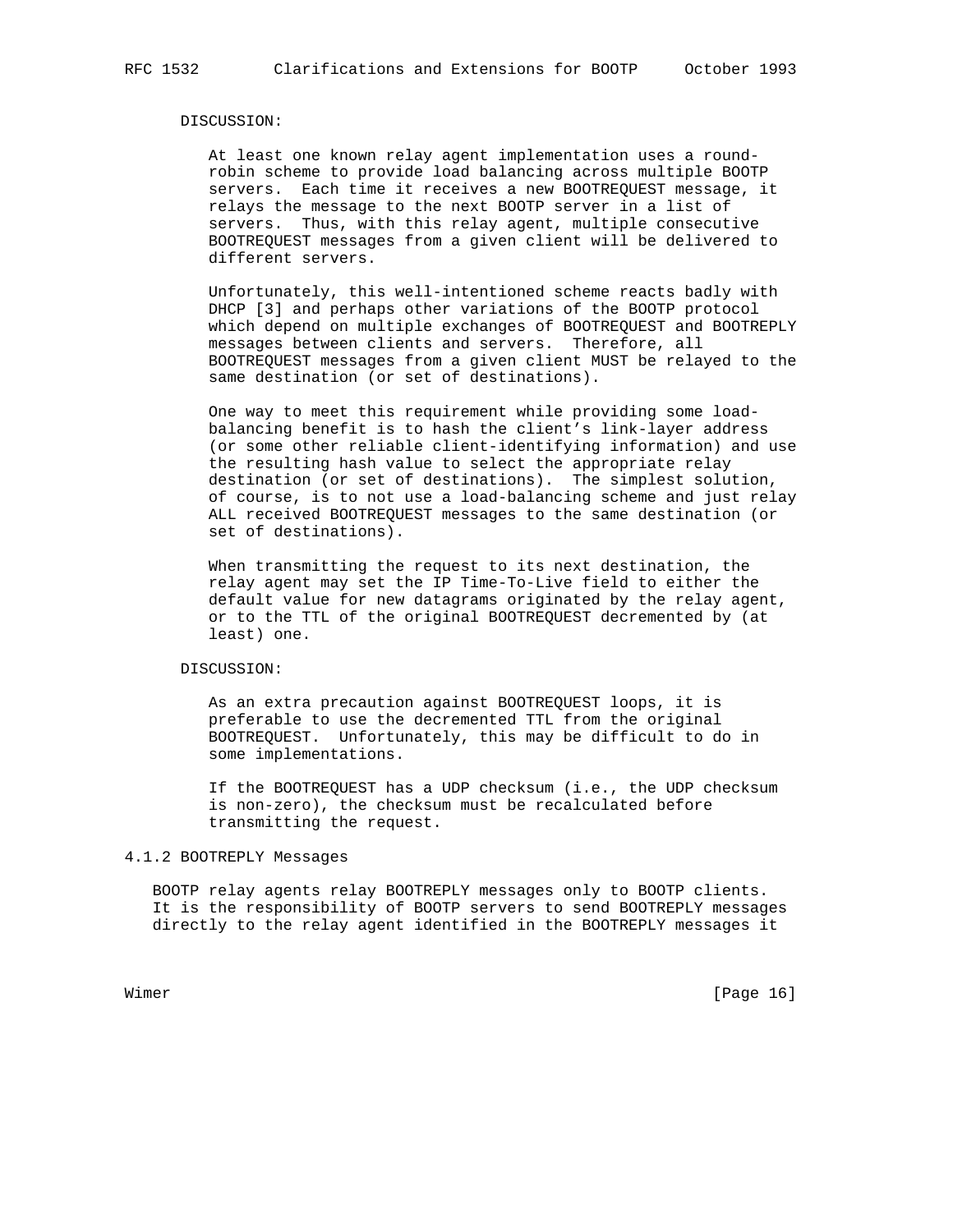receives are intended for BOOTP clients on its directly-connected networks.

 When a relay agent receives a BOOTREPLY message, it should examine the BOOTP 'giaddr', 'yiaddr', 'chaddr', 'htype', and for the relay agent to deliver the BOOTREPLY message to the client.

 The 'giaddr' field can be used to identify the logical interface from which the reply must be sent (i.e., the host or router interface connected to the same network as the BOOTP client). If the content of the 'giaddr' field does not match one of the relay agent's directly-connected logical interfaces, the BOOTREPLY messsage MUST be silently discarded.

 The 'htype', 'hlen', and 'chaddr' fields supply the link-layer hardware type, hardware address length, and hardware address of the client as defined in the ARP protocol [4] and the Assigned Numbers document [6]. The 'yiaddr' field is the IP address of the client, as assigned by the BOOTP server.

 The relay agent SHOULD examine the newly-defined BROADCAST flag (see Sections 2.2 and 3.1.1 for more information). If this flag is set to 1, the reply SHOULD be sent as an IP broadcast using the IP limited broadcast address 255.255.255.255 as the IP destination address and the link-layer broadcast address as the link-layer destination address. If the BROADCAST flag is cleared (0), the reply SHOULD be sent as an IP unicast to the IP address specified by the 'yiaddr' field and the link-layer address specified in the 'chaddr' field. If unicasting is not possible, the reply MAY be sent as a broadcast, in which case it SHOULD be sent to the link-layer broadcast address using the IP limited broadcast address 255.255.255.255 as the IP destination address.

DISCUSSION:

 The addition of the BROADCAST flag to the protocol is a workaround to help promote interoperability with certain client implementations.

 Note that since the 'flags' field was previously defined in [1] simply as an "unused" field, it is possible that old client or server implementations may accidentally and unknowingly set the new BROADCAST flag. It is actually expected that such implementations will be rare (most implementations seem to zero-out this field), but interactions with such implementations must nevertheless be considered. If an old client or server does set the BROADCAST flag to 1 incorrectly, conforming relay agents will generate broadcast BOOTREPLY

Wimer [Page 17]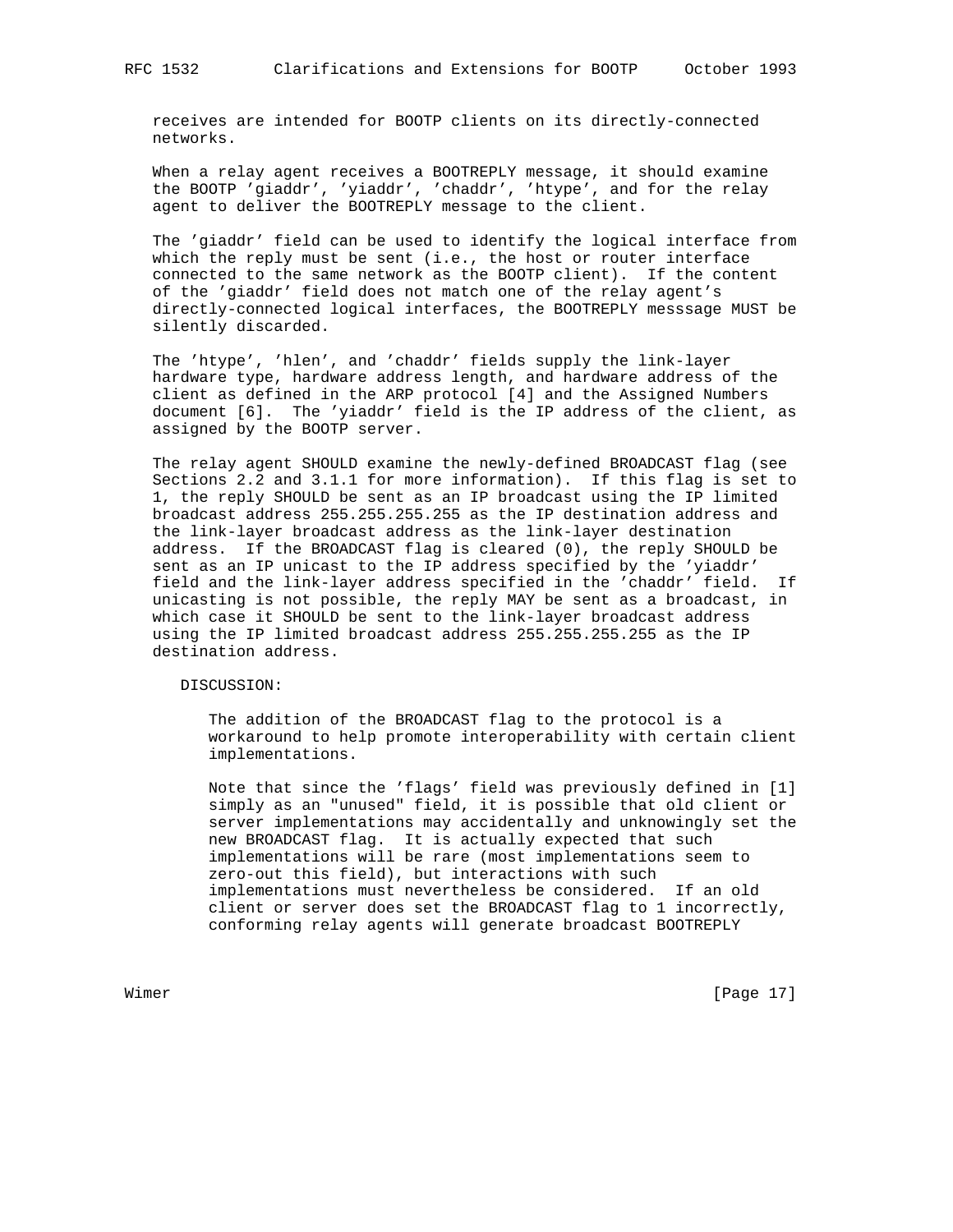messages to the corresponding client. The BOOTREPLY messages should still properly reach the client, at the cost of one (otherwise unnecessary) additional broadcast. This, however, is no worse than a server or relay agent which always broadcasts its BOOTREPLY messages.

 Older client or server implementations which accidentally set the BROADCAST flag SHOULD be corrected to properly comply with this newer specification.

 All BOOTP fields MUST be preserved intact. The relay agent MUST NOT modify any BOOTP field of the BOOTREPLY message when relaying it to the client.

 The reply MUST have its UDP destination port set to BOOTPC (68).

 If the BOOTREPLY has a UDP checksum (i.e., the UDP checksum is non-zero), the checksum must be recalculated before transmitting the reply.

# 5. BOOTP Server Behavior

 This section provides clarifications on the behavior of BOOTP servers.

## 5.1 Reception of BOOTREQUEST Messages

 All received UDP messages whose UDP destination port number is BOOTPS (67) are considered for processing by the BOOTP server.

 Hosts and routers are usually required to silently discard incoming datagrams containing illegal IP source addresses. This is generally known as "Martian address filtering." One of these illegal addresses is 0.0.0.0 (or actually anything on network 0). However, hosts or routers which support a BOOTP server MUST accept for local delivery to the server BOOTREQUEST messages whose IP source address is 0.0.0.0. BOOTREQUEST messages from legal IP source addresses MUST also be accepted.

 A BOOTP server MUST silently discard any received UDP messages whose UDP destination port number is BOOTPC (68).

#### DISCUSSION:

 There should be no need for a BOOTP server to process messages addressed to the BOOTPC port. Careful reading of the original BOOTP specification [1] will show this.

Wimer [Page 18]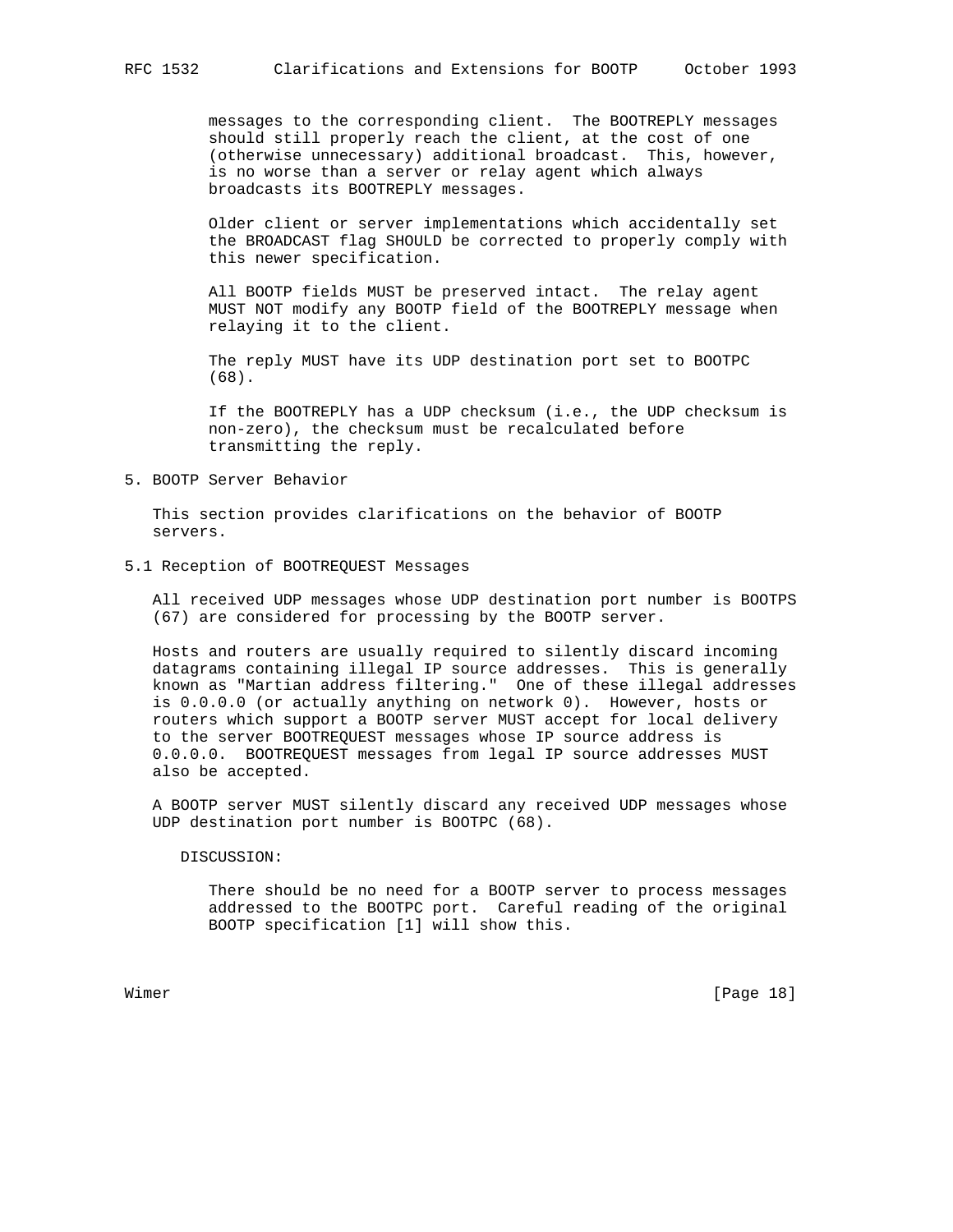The consistency checks specified in Section 2.1 SHOULD be performed by the BOOTP server. BOOTP messages not meeting these consistency checks MUST be silently discarded.

5.2 Use of the 'secs' field

 When the BOOTP server receives a BOOTREQUEST message, it MAY use the value of the 'secs' (seconds since client began booting) field of the request as a factor in deciding whether and/or how to reply to the request.

DISCUSSION:

 To date, this feature of the BOOTP protocol has not necessarily been shown to be useful. See Section 3.2 for a discussion.

5.3 Use of the 'ciaddr' field

 There have been various client interpretations of the 'ciaddr' field for which Section 3.3 should be consulted. A BOOTP server SHOULD be prepared to deal with these varying interpretations. In general, the client; the contents of the 'ciaddr', 'chaddr', 'htype', and 'hlen' fields, and probably other information (perhaps in the 'file' and respond to a given client.

 BOOTP servers SHOULD preserve the contents of the 'ciaddr' field in BOOTREPLY messages; the contents of 'ciaddr' in a BOOTREPLY message SHOULD exactly match the contents of 'ciaddr' in the corresponding BOOTREQUEST message.

DISCUSSION:

 It has been suggested that a client may wish to use the contents of indeed intended for it.

5.4 Strategy for Delivery of BOOTREPLY Messages

 Once the BOOTP server has created an appropriate BOOTREPLY message, that BOOTREPLY message must be properly delivered to the client.

 The server SHOULD first check the 'ciaddr' field. If the 'ciaddr' field is non-zero, the BOOTREPLY message SHOULD be sent as an IP unicast to the IP address identified in the 'ciaddr' field. The UDP destination port MUST be set to BOOTPC (68). However, the server MUST be aware of the problems identified in Section 3.3. The server MAY choose to ignore the 'ciaddr' field and act as if the 'ciaddr' field contains 0.0.0.0 (and thus continue with the rest of the delivery algorithm below).

Wimer [Page 19]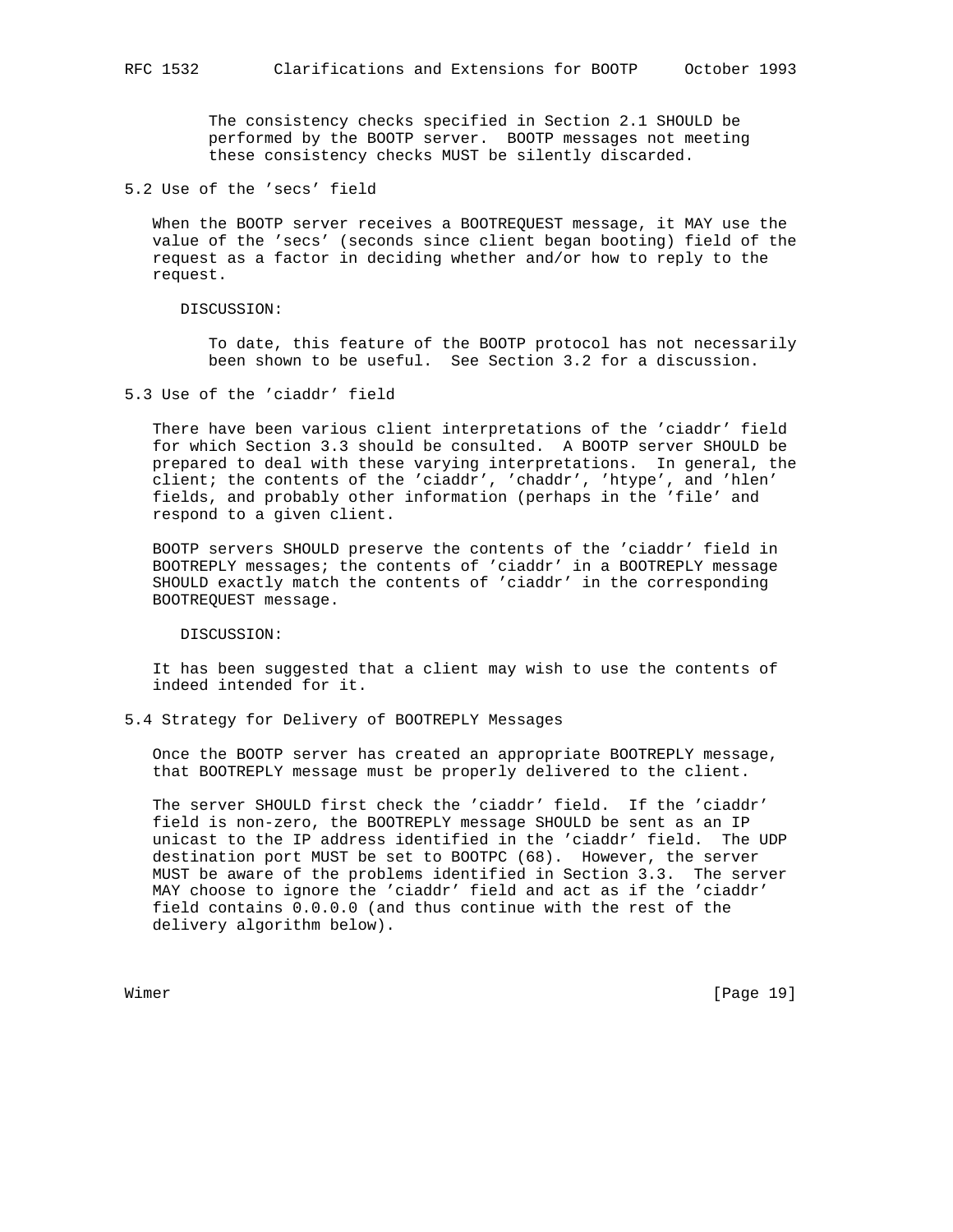The server SHOULD next check the 'giaddr' field. If this field is non-zero, the server SHOULD send the BOOTREPLY as an IP unicast to the IP address identified in the 'giaddr' field. The UDP destination port MUST be set to BOOTPS (67). This action will deliver the BOOTREPLY message directly to the BOOTP relay agent closest to the client; the relay agent will then perform the final delivery to the client. If the BOOTP server has prior knowledge that a particular client cannot receive unicast BOOTREPLY messages (e.g., the network manager has explicitly configured the server with such knowledge), the server MAY set the newly-defined BROADCAST flag to indicate that relay agents SHOULD broadcast the BOOTREPLY message to the client. Otherwise, the server MUST preserve the state of the BROADCAST flag so that the relay agent can correctly act upon it.

 If the 'giaddr' field is set to 0.0.0.0, then the client resides on one of the same networks as the BOOTP server. The server SHOULD examine the newly-defined BROADCAST flag (see Sections 2.2, 3.1.1 and 4.1.2 for more information). If this flag is set to 1 or the server has prior knowledge that the client is unable to receive unicast BOOTREPLY messages, the reply SHOULD be sent as an IP broadcast using the IP limited broadcast address 255.255.255.255 as the IP destination address and the link-layer broadcast address as the link-layer destination address. If the BROADCAST flag is cleared (0), the reply SHOULD be sent as an IP unicast to the IP address specified by the field. If unicasting is not possible, the reply MAY be sent as a broadcast in which case it SHOULD be sent to the link layer broadcast address using the IP limited broadcast address 255.255.255.255 as the IP destination address. In any case, the UDP destination port MUST be set to BOOTPC (68).

DISCUSSION:

 The addition of the BROADCAST flag to the protocol is a workaround to help promote interoperability with certain client implementations.

 The following table summarizes server delivery decisions for BOOTREPLY messages based upon information in BOOTREQUEST messages:

Wimer [Page 20]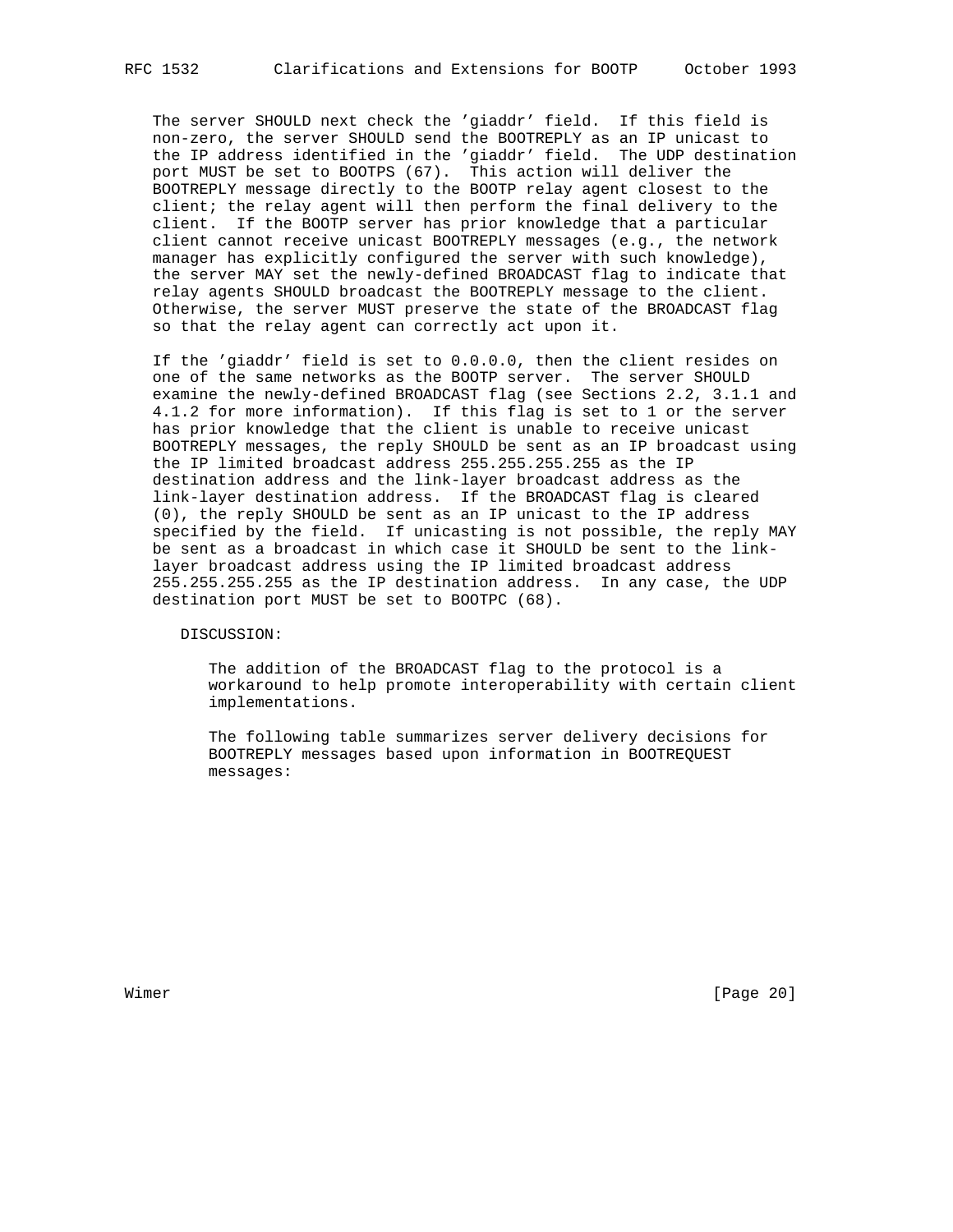BOOTREQUEST fields BOOTREPLY values for UDP, IP, link-layer

| 'ciaddr'                       | 'qiaddr'                 | В | UDP dest                                     | IP destination                   | link dest                    |
|--------------------------------|--------------------------|---|----------------------------------------------|----------------------------------|------------------------------|
| non-zero<br>0.0.0.0<br>0.0.0.0 | X<br>non-zero<br>0.0.0.0 | X | BOOTPC (68)<br>BOOTPS (67)<br>(68)<br>BOOTPC | 'ciaddr'<br>'qiaddr'<br>'yiaddr' | normal<br>normal<br>'chaddr' |
| 0.0.0.0                        | 0.0.0.0                  |   | BOOTPC<br>(68)                               | 255.255.255.255                  | broadcast                    |

B = BROADCAST flag

X = Don't care

 normal = determine from the given IP destination using normal IP routing mechanisms and/or ARP as for any other normal datagram

#### Acknowledgements

 The author would like to thank Gary Malkin for his contribution of the "BOOTP over IEEE 802.5 Token Ring Networks" section, and Steve Deering for his observations on the problems associated with the 'giaddr' field.

 Ralph Droms and the many members of the IETF Dynamic Host Configuration and Router Requirements working groups provided ideas for this memo as well as encouragement to write it.

 Philip Almquist and David Piscitello offered many helpful suggestions for improving the clarity, accuracy, and organization of this memo. These contributions are graciously acknowledged.

## References

- [1] Croft, B., and J. Gilmore, "Bootstrap Protocol (BOOTP)", RFC 951, Stanford University and Sun Microsystems, September 1985.
- [2] Reynolds, J., "BOOTP Vendor Information Extensions", RFC 1497, USC/Information Sciences Institute, August 1993. This RFC is occasionally reissued with a new number. Please be sure to consult the latest version.
- [3] Droms, R., "Dynamic Host Configuration Protocol", RFC 1531, Bucknell University, October 1993.
- [4] Plummer, D., "An Ethernet Address Resolution Protocol", STD 37, RFC 826, MIT, November 1982.

Wimer [Page 21]